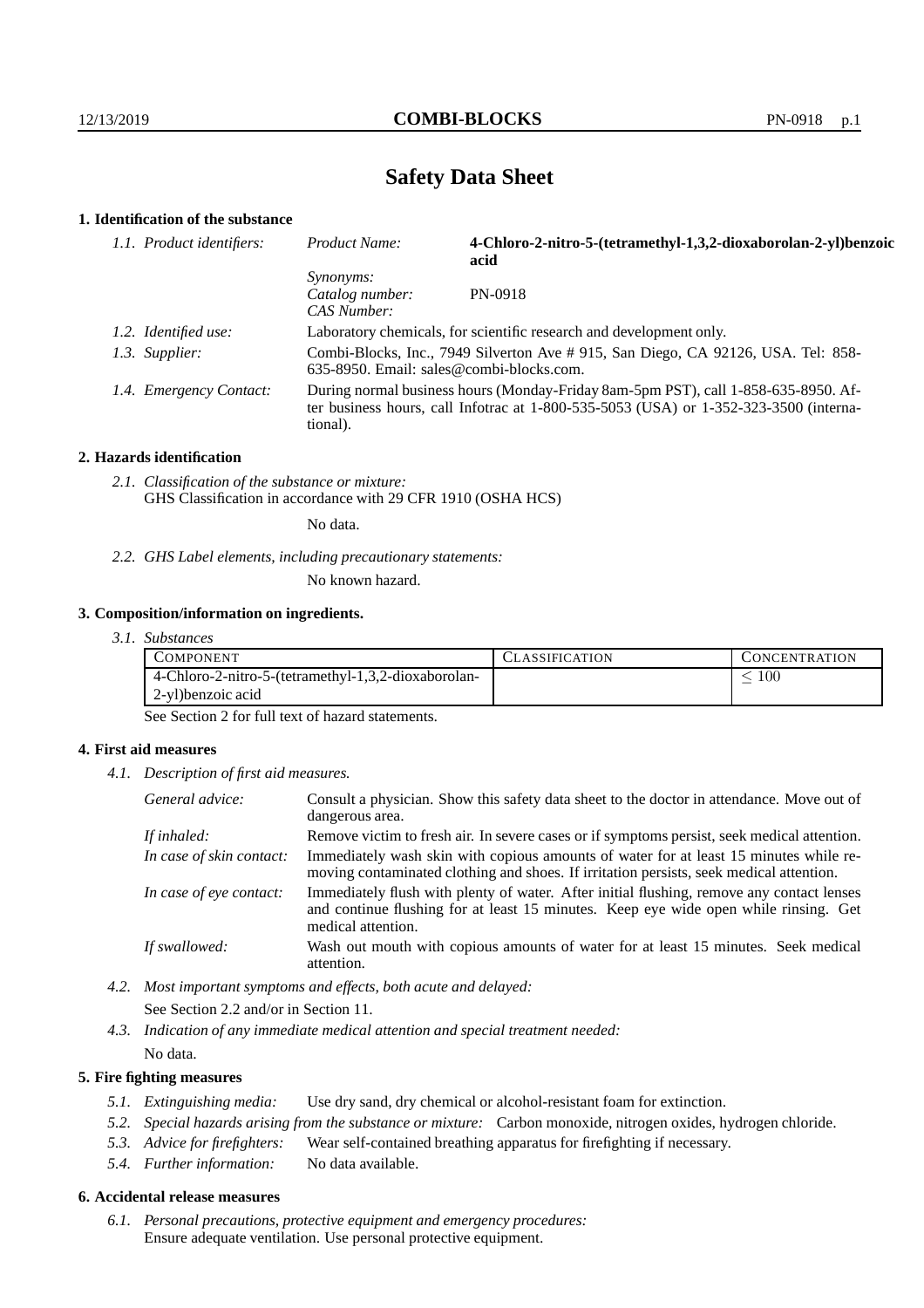|                                                                                                                                                                                                                                                            | 6.2. Environmental precautions:                                                                                                                                                                                                                                    |                                                                                                                                                                                                                                                                            |  |  |
|------------------------------------------------------------------------------------------------------------------------------------------------------------------------------------------------------------------------------------------------------------|--------------------------------------------------------------------------------------------------------------------------------------------------------------------------------------------------------------------------------------------------------------------|----------------------------------------------------------------------------------------------------------------------------------------------------------------------------------------------------------------------------------------------------------------------------|--|--|
|                                                                                                                                                                                                                                                            | Should not be released into the environment. See Section 12 for additional ecological information.                                                                                                                                                                 |                                                                                                                                                                                                                                                                            |  |  |
|                                                                                                                                                                                                                                                            | 6.3. Methods and materials for containment and cleaning up:                                                                                                                                                                                                        |                                                                                                                                                                                                                                                                            |  |  |
|                                                                                                                                                                                                                                                            | Sweep up or vacuum up spillage and collect in suitable container for disposal.                                                                                                                                                                                     |                                                                                                                                                                                                                                                                            |  |  |
|                                                                                                                                                                                                                                                            | 6.4. Reference to other sections:                                                                                                                                                                                                                                  |                                                                                                                                                                                                                                                                            |  |  |
|                                                                                                                                                                                                                                                            |                                                                                                                                                                                                                                                                    | Refer to protective measures listed in Sections 8 and 13.                                                                                                                                                                                                                  |  |  |
|                                                                                                                                                                                                                                                            | 7. Handling and storage                                                                                                                                                                                                                                            |                                                                                                                                                                                                                                                                            |  |  |
|                                                                                                                                                                                                                                                            | 7.1. Precautions for safe handling: Avoid contact with skin and eyes. Avoid inhalation of vapour or mist. Keep away<br>from sources of ignition - No smoking. Take measures to prevent the build up of electro-<br>static charge. For precautions see section 2.2. |                                                                                                                                                                                                                                                                            |  |  |
| 7.2. Conditions for safe storage, including any incompatibilities: Store refrigerated. Keep container tightly closed in<br>a dry and well-ventilated place. Containers which are opened must be carefully resealed<br>and kept upright to prevent leakage. |                                                                                                                                                                                                                                                                    |                                                                                                                                                                                                                                                                            |  |  |
|                                                                                                                                                                                                                                                            | 7.3. Specific end use(s):                                                                                                                                                                                                                                          | Laboratory chemicals, for scientific research and development only.                                                                                                                                                                                                        |  |  |
|                                                                                                                                                                                                                                                            | 8. Exposure Controls / Personal protection                                                                                                                                                                                                                         |                                                                                                                                                                                                                                                                            |  |  |
|                                                                                                                                                                                                                                                            | 8.1. Control parameters:                                                                                                                                                                                                                                           |                                                                                                                                                                                                                                                                            |  |  |
|                                                                                                                                                                                                                                                            | Components with workplace control parameters: Contains no substances with occupational exposure limit values.                                                                                                                                                      |                                                                                                                                                                                                                                                                            |  |  |
|                                                                                                                                                                                                                                                            | 8.2. Exposure controls:                                                                                                                                                                                                                                            |                                                                                                                                                                                                                                                                            |  |  |
|                                                                                                                                                                                                                                                            | Appropriate engineering controls: Ensure that eyewash stations and safety showers are close to the workstation<br>location. Ensure adequate ventilation, especially in confined areas.                                                                             |                                                                                                                                                                                                                                                                            |  |  |
|                                                                                                                                                                                                                                                            | Personal protective equipment:                                                                                                                                                                                                                                     |                                                                                                                                                                                                                                                                            |  |  |
|                                                                                                                                                                                                                                                            | Eye/face protection:                                                                                                                                                                                                                                               | Wear appropriate protective eyeglasses or chemical safety goggles as described by OSHA's<br>eye and face protection regulations in 29 CFR 1910.133 or European Standard EN166.                                                                                             |  |  |
|                                                                                                                                                                                                                                                            | Skin protection:                                                                                                                                                                                                                                                   | Handle with gloves. Gloves must be inspected prior to use. Use proper glove removal<br>technique (without touching glove's outer surface) to avoid skin contact with this product.<br>Dispose of contaminated gloves after use in accordance with applicable laws and good |  |  |

## **8. Exposure Controls / Personal protection**

| Eye/face protection:               | Wear appropriate protective eyeglasses or chemical safety goggles as described by OSHA's<br>eye and face protection regulations in 29 CFR 1910.133 or European Standard EN166.                                                                                                                                         |  |  |
|------------------------------------|------------------------------------------------------------------------------------------------------------------------------------------------------------------------------------------------------------------------------------------------------------------------------------------------------------------------|--|--|
| Skin protection:                   | Handle with gloves. Gloves must be inspected prior to use. Use proper glove removal<br>technique (without touching glove's outer surface) to avoid skin contact with this product.<br>Dispose of contaminated gloves after use in accordance with applicable laws and good<br>laboratory practices. Wash and dry hands |  |  |
| <b>Body Protection:</b>            | Complete suit protecting against chemicals, Flame retardant antistatic protective clothing.,<br>The type of protective equipment must be selected according to the concentration and<br>amount of the dangerous substance at the specific workplace.                                                                   |  |  |
| Respiratory protection:            |                                                                                                                                                                                                                                                                                                                        |  |  |
| Control of environmental exposure: | Prevent further leakage or spillage if safe to do so. Do not let product enter<br>drains.                                                                                                                                                                                                                              |  |  |

# **9. Physical and chemical properties**

*9.1. Information on basic physical and chemical properties*

| (a)                        | Appearance:                                   | No data  |
|----------------------------|-----------------------------------------------|----------|
| (b)                        | Odour:                                        | No data  |
| (c)                        | Odour Threshold:                              | No data  |
| (d)                        | pH:                                           | No data  |
| (e)                        | Melting point/freezing point:                 | No date. |
| (f)                        | Initial boiling point and boiling range:      | No data  |
| (g)                        | Flash point:                                  | No data  |
| (h)                        | Evaporatoin rate:                             | No data  |
| (i)                        | Flammability (solid, gas):                    | No data  |
| (j)                        | Upper/lower flammability or explosive limits: | No data  |
| (k)                        | Vapour pressure:                              | No data  |
| $\left( \mathrm{l}\right)$ | Vapour density:                               | No data  |
| (m)                        | Relative density:                             | No data  |
| (n)                        | Water solubility:                             | No data  |
| $\rm (o)$                  | Partition coefficient: n-octanol/water:       | No data  |
| (p)                        | Auto-ignition:                                | No data  |
| (q)                        | Decomposition temperature:                    | No data  |
| (r)                        | Viscosity:                                    | No data  |
| (s)                        | Explosive properties:                         | No data  |
| (t)                        | Oxidizing properties:                         | No data  |